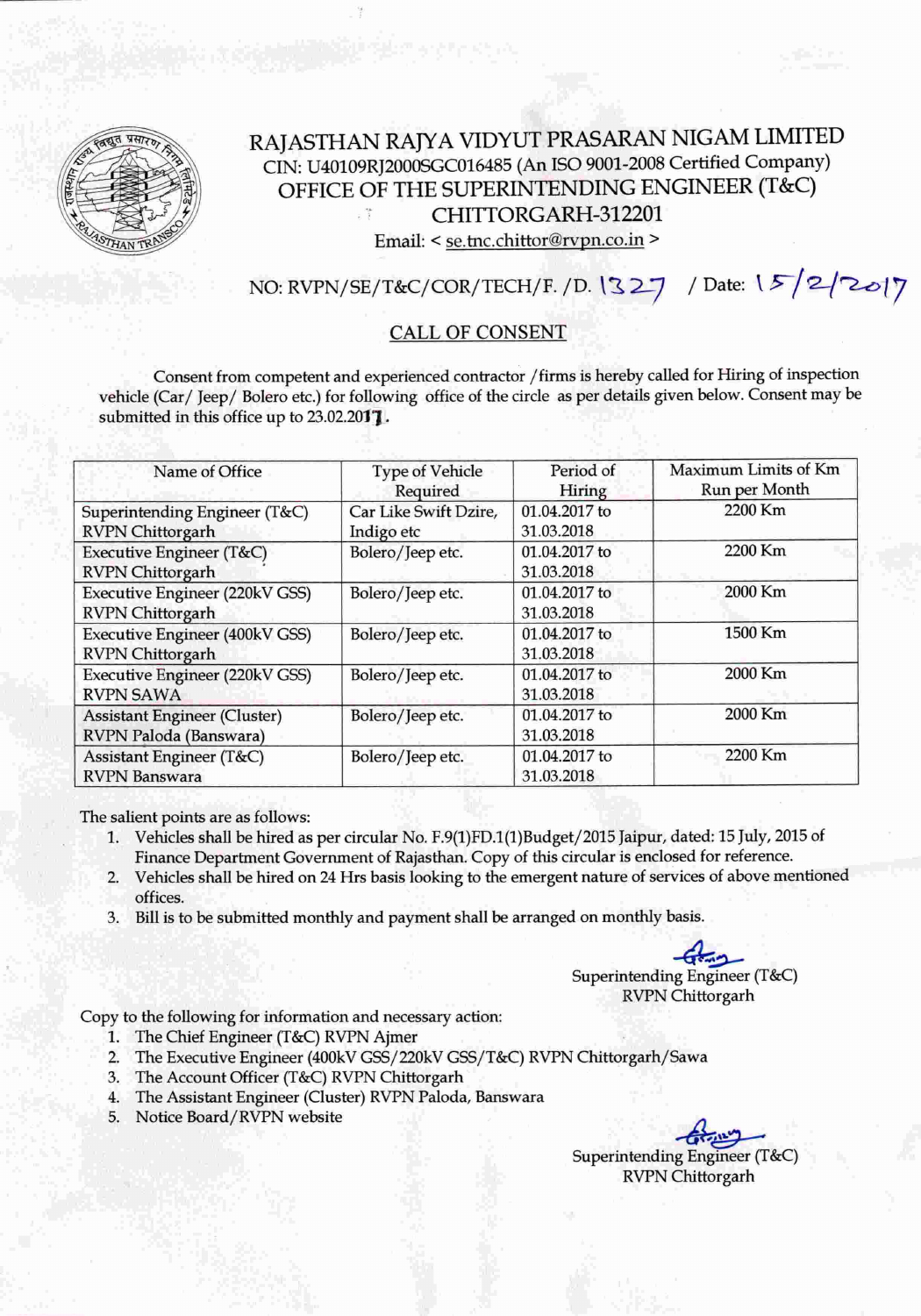# GOVERNMENT OF RAJASTHAN **FINANCE DEPARTMENT (Budget Division)**

No. F.9 (1)FD.1(1) Budget/2015 Jaipur, dated: 15 July, 2015

.. ..

28

#### CIRCULAR

In supersession of all earlier Circulars regulating hiring of vehicles (Cars and Jeeps only), the following guidelines are hereby issued for hiring of vehicles as per the rule 32 of Rajasthan Transparency Public Procurement Rules 2013 and item no. 42 of S.O. 135 dated 04.09.2013:-

1. Heads of departments and Heads of offices can hire vehicles at their level with the specific permission of Finance Department. The number of vehicles that can be hired shall be as approved by the Finance Department on annual basis, or approved for a shorter period of less than one year. Appropriate budget provision must exist for this purpose.

2. Hiring of a vehicle shall be allowed on the basis of functional and operational jurisdiction or that particular department and / or that particular office. There shall be four categories of maximum ceiling of expenditure and mileage for hiring of a vehicle. Category of maximum ceiling shall be decided by Finance Department in respect of each department and office, while according permission for hiring of a vehicle, The categories would be as follows ;-

- (i) *Rs.200001·* per month (service tax extra if applicable) for 1500 Kms, for offices having a city (municipal limits of a town) as their jurisdiction;
- (ii) The maximum ceiling of Rs.23625/- per month (service tax extra if applicable) for 2000 Kms for offices having a district as their jurisdiction.
- (iii) The maximum ceiling of *Rs.25075/-* per month (service tax extra if applicable) for 2200 Kms for offices having jurisdiction of more than one district but less than the whole state.
- (iv) The maximum ceiling of Rs.27250/- per month (service tax extra if applicable) for 2500 Kms for official use in respect of those offices whose functional and operational jurisdiction is spreading over the entire State.

3. However, the taxi vehicles hired under the above categories, plys less than the maximum ceiling of 1500 Kms, 2000 Kms, 2200 Kms and 2500 Kms respectively then the monthly payment shall be made as below:-

(i) For first 1500 Kms or less  $-$  Rs.20000/- per month (service tax extra if applicable).

 $(i)$  For additional running of vehicle (more than 1500 Kms)  $\circleda$  Rs.7.25 per Km.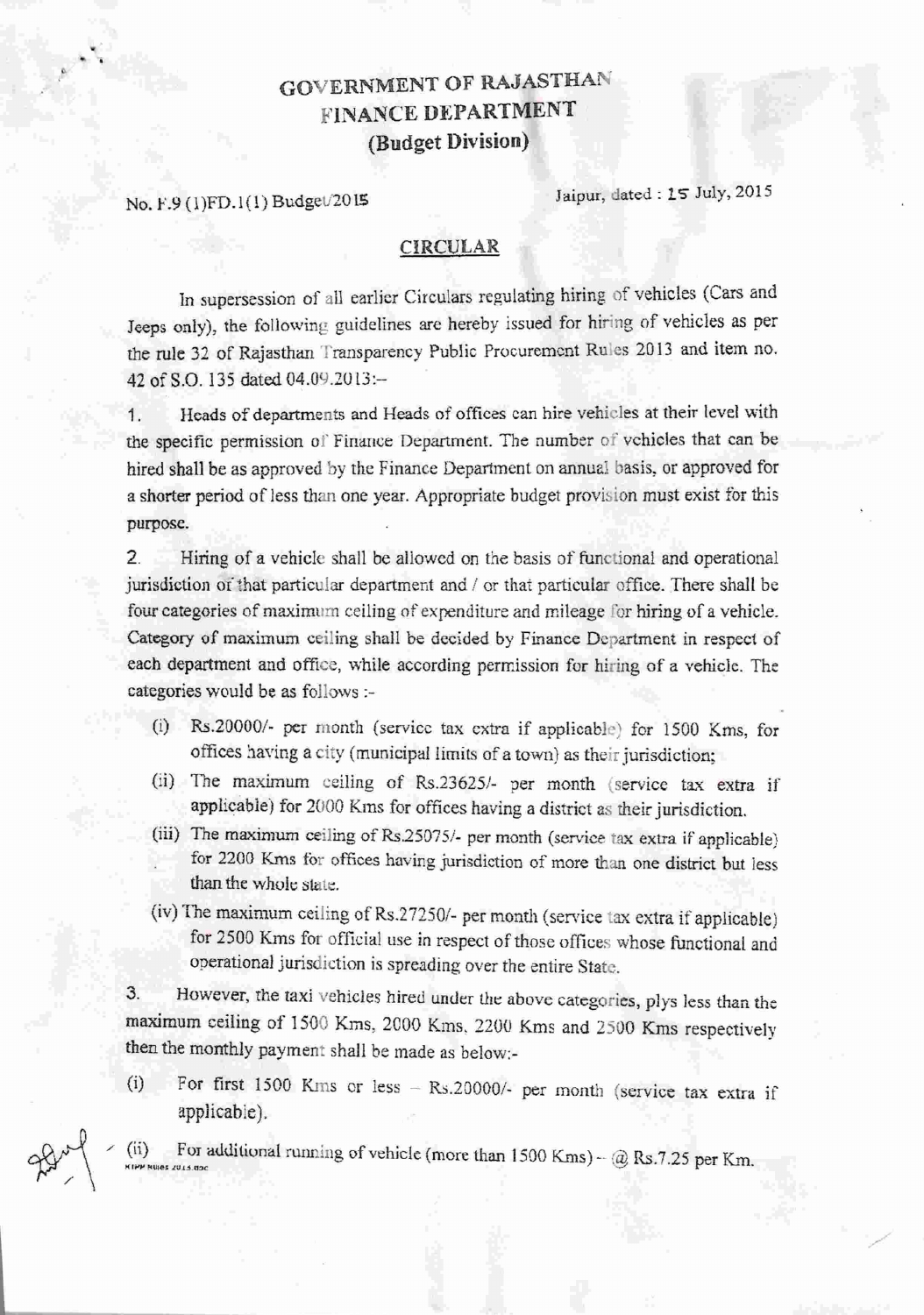$\mu$  is the sign of fice, a vehicle is required on as and when basis, it may be hired with 4. If in an office, a venicle is required on as the maximum ceiling of expenditure in a due permission of Finance Department. The maximum ceiling of expenditure in a month would be Rs.l 0000/- per momh.

5. In case, a vehicle is required to ply more than the above prescribed ceiling of Kms, the concerned Administrative Department shall be competent to regularise upto 300 Krns per month and l500 Kms in a financial year in excess of the prescribed ceiling, @ Rs.7.25/- per Km. In case of a vehicle required to ply more than the limit in competence of an Administrative Department, it shall be referred to Finance Department for regularisation. However, the charges shall not be more than Rs.7.25/per Km.

6. Taxi vehicles can be hired without resorting to hidding process on the recommendation of a procurement committee constituted as per rule 3 of Rajasthan Transparency Public Procurement Rules 20 l3.

However, the procurement committee may consider to obtain quotations from an individual, firm, travel agency having vehicles registered as taxi. The vehicle should not be more than 6 years old, the committee should try to have comparatively a new model. In case the vehicle is more than 6 year old and the condition of the vehicle is satisfactory, a relaxation of not more than 2 years (i.e. the vehicle should not be more than 8 years old) can be given by the Administrative Department.

7. Perfonnance Security on the basis of annual expenditure on hiring of vehicles as provided in Rajasthan Transparency in Public Procurement Rules. 2013 shall be taken from the individual/contractor/firm.

8. All taxes except toll tax shall be borne by the individual/contractor/firm. Reimbursement of toll tax paid by the individual/contractor/firm shall be made on production of receipt of payment of toll tax.

9. All legal deductions (if applicable), such as income tax (TDS) shall be made as per law/rules applicable at the time of payment.

10. The hired vehicles can he used anywhere in the State. In case of night halt at the place other than that of headquarter, a sum of Rs.200/-per night shall be paid for the driver.

11. As per Order No.F.4 (6) State Motor Garage/2010 dated 28<sup>th</sup> September, 2010 of State Motor Garage Department (and amended time to time) deductions shall be made from the salary of the officers using such hired vehicles

12. These rates/conditions shall be applicable from 01.08.2015. The existing contracts for hiring of vehicles, which have been entered into prior to issue of this Circular having the price escalation condition can also implement these rates from 01.08.2015.

*.~""'.-~., cf:Y/" \ ,/*